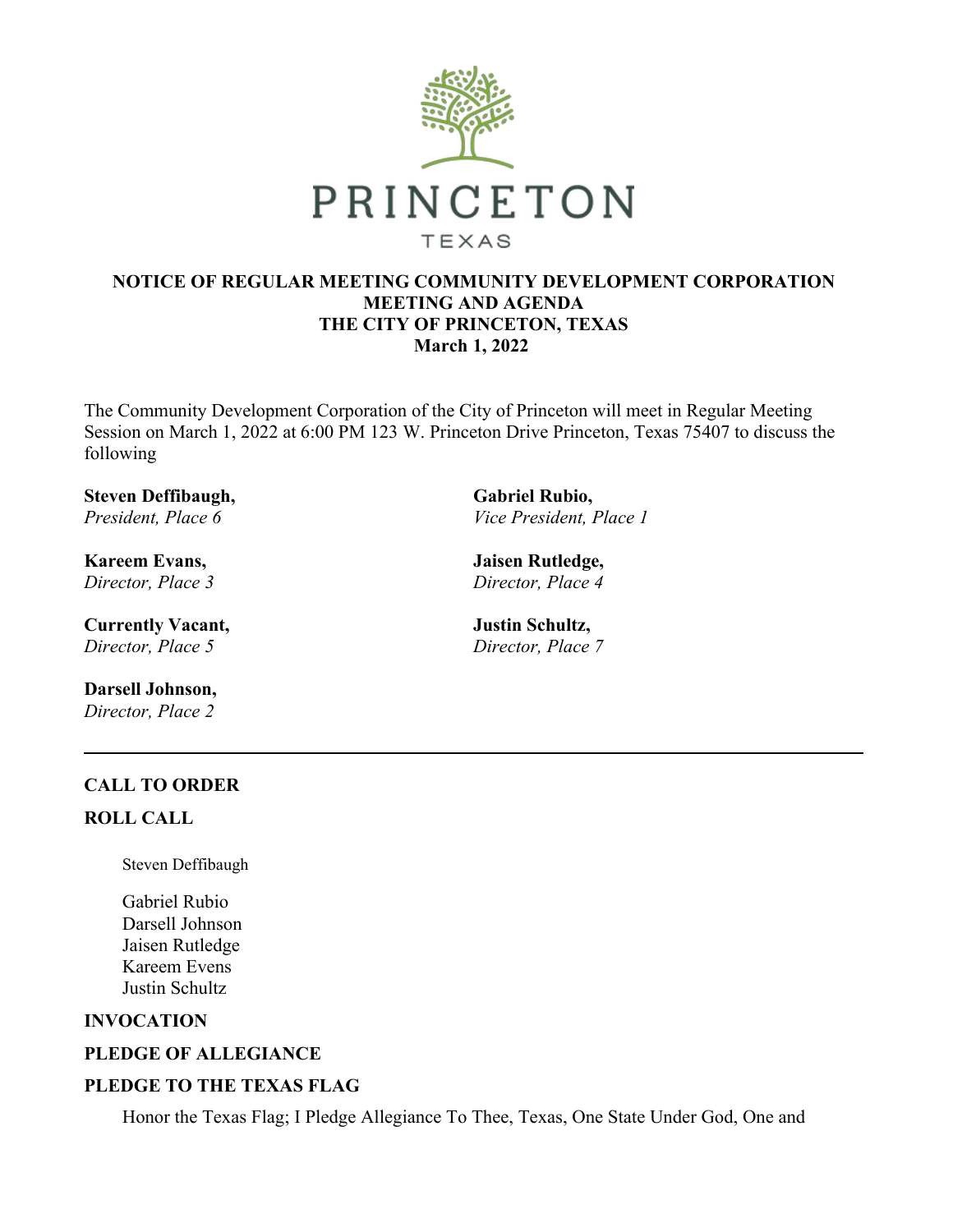## Indivisible.

## **CITIZEN APPEARANCE**

Citizens are allowed 3 minutes to speak. The Board is unable to respond to or discuss any issues that are brought up during this section that are not on the agenda, other than to make statement of specific factual information in response to a citizens inquiry or to recite existing policy in response to the inquiry.

#### **CONSENT AGENDA**

Consent Agenda: All consent agenda items listed are considered to be routine by the Community Development Corporation and will be enacted by one motion. There will be no separate discussion of these items unless a Board Member so requests, in which event the item will be removed from the Consent Agenda and considered in its normal sequence on the agenda.

#### **Minutes**

Discussion and possible action regarding the minutes of the February 7, 2022 Regular Community Development Corporation Meeting. CDC Meeting Minutes [02.01.22.docx](https://legistarweb-production.s3.amazonaws.com/uploads/attachment/pdf/1241430/CDC_Meeting_Minutes_02.01.22.pdf)

## **CDC Financial Statement and Sales Tax**

Discussion and possible action regarding CDC financial statement and sales tax. 04-Jan 2022 [CDC.pdf](https://legistarweb-production.s3.amazonaws.com/uploads/attachment/pdf/1254784/04-Jan_2022_CDC.pdf)

## **REGULAR AGENDA**

#### **2022- Community Center Lighting**

**011** Update, discussion and possible action regarding purchase of additional solar lighting for the Princeton Community Center.

### **2022- Community Center Alarm Company Update**

**012** Discussion and possible action regarding the approval for In House Systems, Inc. to install security cameras, alarm system, smoke detection, and Bluetooth audio located at the Community Center, presented by Parks Director Chase Bryant. [Security\\_Fire\\_Music](https://legistarweb-production.s3.amazonaws.com/uploads/attachment/pdf/1255376/Security_Fire_Music_SystemsV1.pdf) SystemsV1.pdf

### **2022- Future Agenda Items**

**013** Possible action to approve request for items to be placed on a future agenda and NOT for discussion of these request.

#### **EXECUTIVE SESSION**

Executive Session: Under terms of Chapter 551 of Texas Government Code the Board may enter in CLOSED SESSION or Executive Session to discuss any items listed or referenced on a posted agenda notice for this meeting as necessary under the following exceptions to the Open Meetings Act under Texas Government Code:

Section 551.071 (2) Texas Government Code. Consultation with the City Attorney on a matter in which the duty of the attorney to the governmental body under the Texas Disciplinary Rules of Professional Conduct of the State Bar of Texas clearly conflicts with this chapter on any posted agenda items.

(Tex. Gov't Code §551.072.) Discuss or deliberate the purchase, exchange, lease, or value of real